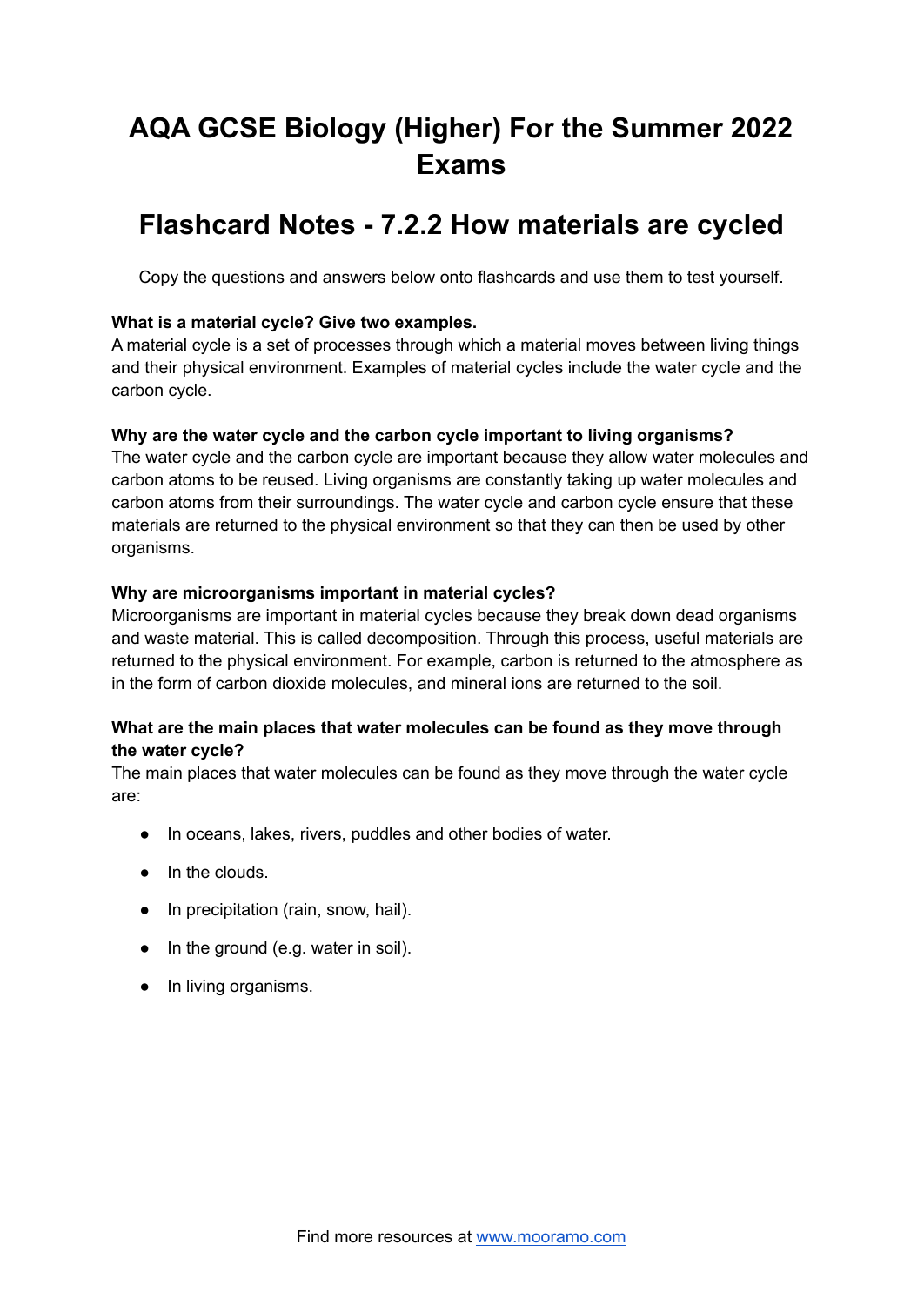# **What are the main processes by which water molecules move between one location and another in the water cycle?**

The main processes by which water molecules move between one location and another in the water cycle are:

- Evaporation. This is when the sun's heat causes liquid water in oceans, rivers, lakes, puddles, etc. to turn into water vapour which then rises up through the air and forms clouds.
- Transpiration. This is the evaporation of water from plants (through the stomata).
- Precipitation. This is when water vapour in clouds becomes liquid (rain) or solid (snow or hail) and falls to the ground.
- Uptake of water by living organisms. This includes plants absorbing water from the soil through their roots and animals drinking.
- Percolation. This is when water trickles through gaps in soils and rocks and makes its way to rivers, lakes, oceans etc.
- Rivers flowing into ocean/lakes. Rivers generally flow into large bodies of water such as oceans and lakes.
- Surface run-off of water. This is when water on the ground runs into a body of water such as a lake or ocean.

# **What are the main places that carbon atoms can be found as they move through the carbon cycle?**

The main places that carbon atoms can be found as they move through the carbon cycle are:

- In biological molecules (carbohydrates, lipids, proteins, DNA, etc.) in living organisms.
- In biological molecules in dead organisms.
- In biological molecules in waste produced by living organisms (e.g. fallen leaves, faeces, urine).
- In carbon dioxide molecules in the air.
- In carbon dioxide molecules dissolved in oceans, lakes, rivers, etc.
- In hydrocarbon molecules in fossil fuels (coal, oil and natural gas).